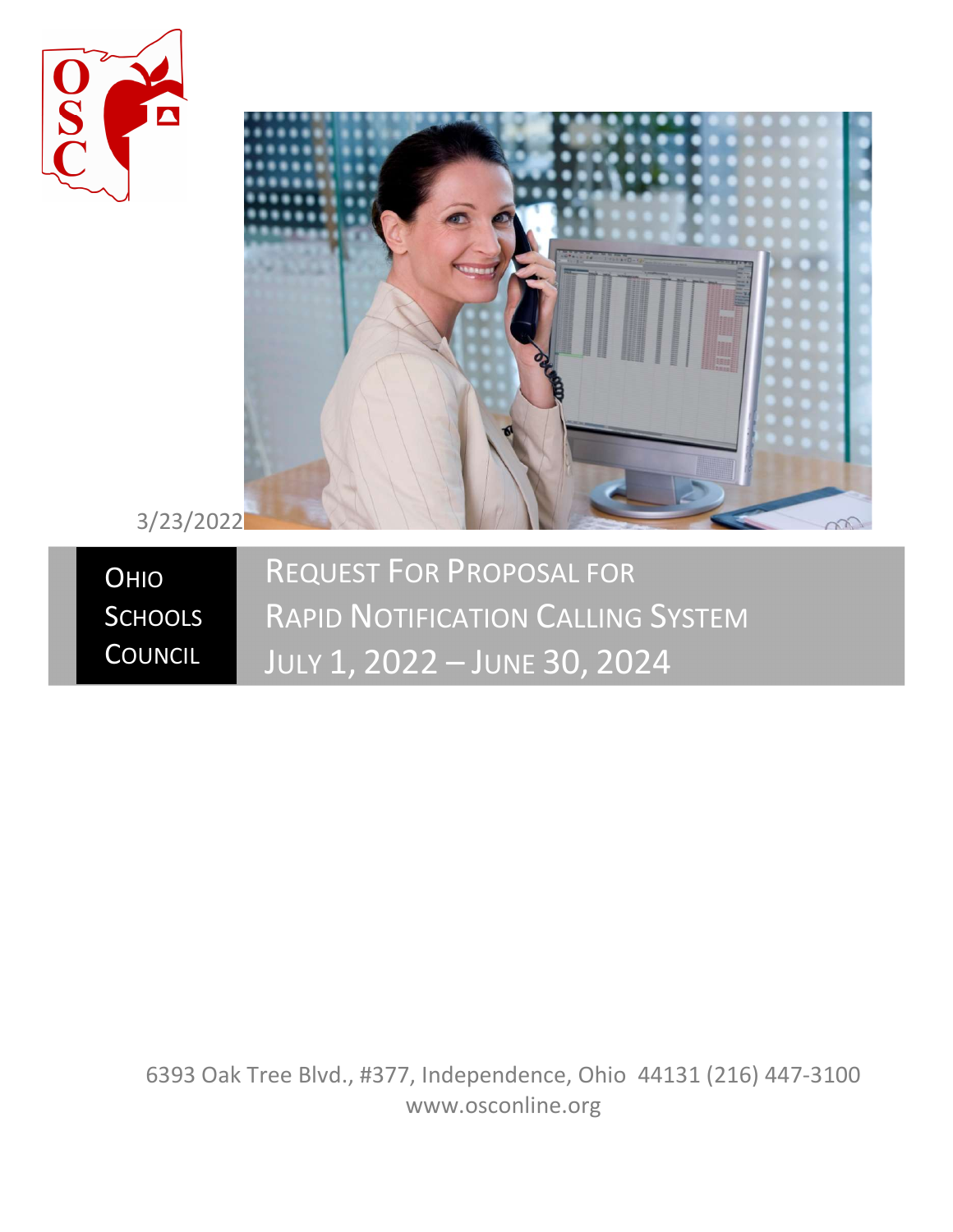## Request for Proposal for Rapid Notification Calling System

The Ohio Schools Council is a cooperative purchasing organization located outside of Cleveland, Ohio. Our membership consists of 273 public school districts, educational service centers, career centers and boards of developmental disabilities located in 38 counties in Ohio. Our members serve over 600,000 students. The purpose of the Ohio Schools Council is to secure pricing as a group better than what an individual member can obtain individually.

Our second rapid notification request for proposal was conducted in 2009. The contract with that vendor expires on June 30, 2022. The Ohio Schools Council is seeking proposals for a rapid notification system that can be utilized by our current and future members beginning July 1, 2022. It is our intention that the award be effective through June 30, 2024 with two renewable 2-year terms.

The Ohio Schools Council will not enter into a contract on behalf of our membership. Instead, each individual member who wishes to contract with the successful vendor will have approved and sign any necessary documentation. The role of Ohio Schools Council is to perform the proposal process, review and make available the awarded vendor(s) information. It is not the responsibility of the Ohio Schools Council to market the successful vendor's product on their behalf. However, the successful vendor's information will be shared with the membership on our website and through a member-wide announcement. Membership information will be provided to the successful vendor.

The following stipulations shall be agreed upon between the successful vendor and Ohio Schools Council:

- 1. The pricing submitted in this proposal shall reflect "group pricing" and be better than what an individual member can obtain individually.
- 2. No additional costs outside those mentioned in your response will be charged to OSC members.
- 3. The fee proposed can decrease, but shall not increase, through June 30, 2024.
- 4. The successful vendor shall honor the awarded pricing to all current and future Ohio Schools Council members.
- 5. The successful vendor shall agree to become Preferred Vendor Member of the Ohio Schools Council on an annual fee basis for the duration of the agreement. (current membership fee is \$1100.00.
- 6. The Ohio Schools Council will collect commissions from the successful vendor for the period of July 1, 2022 through June 30, 2024. The fee shall not exceed three percent (3%) of sales.
- 7. Vendor shall provide a quarterly statement to Ohio Schools Council in Excel format with status of member participation and contact information.

This document will be provided electronically to you upon receipt of an email address. Please provide said email address to Tami Perkins at tperkins@osconline.org. An electronic file of your Excel